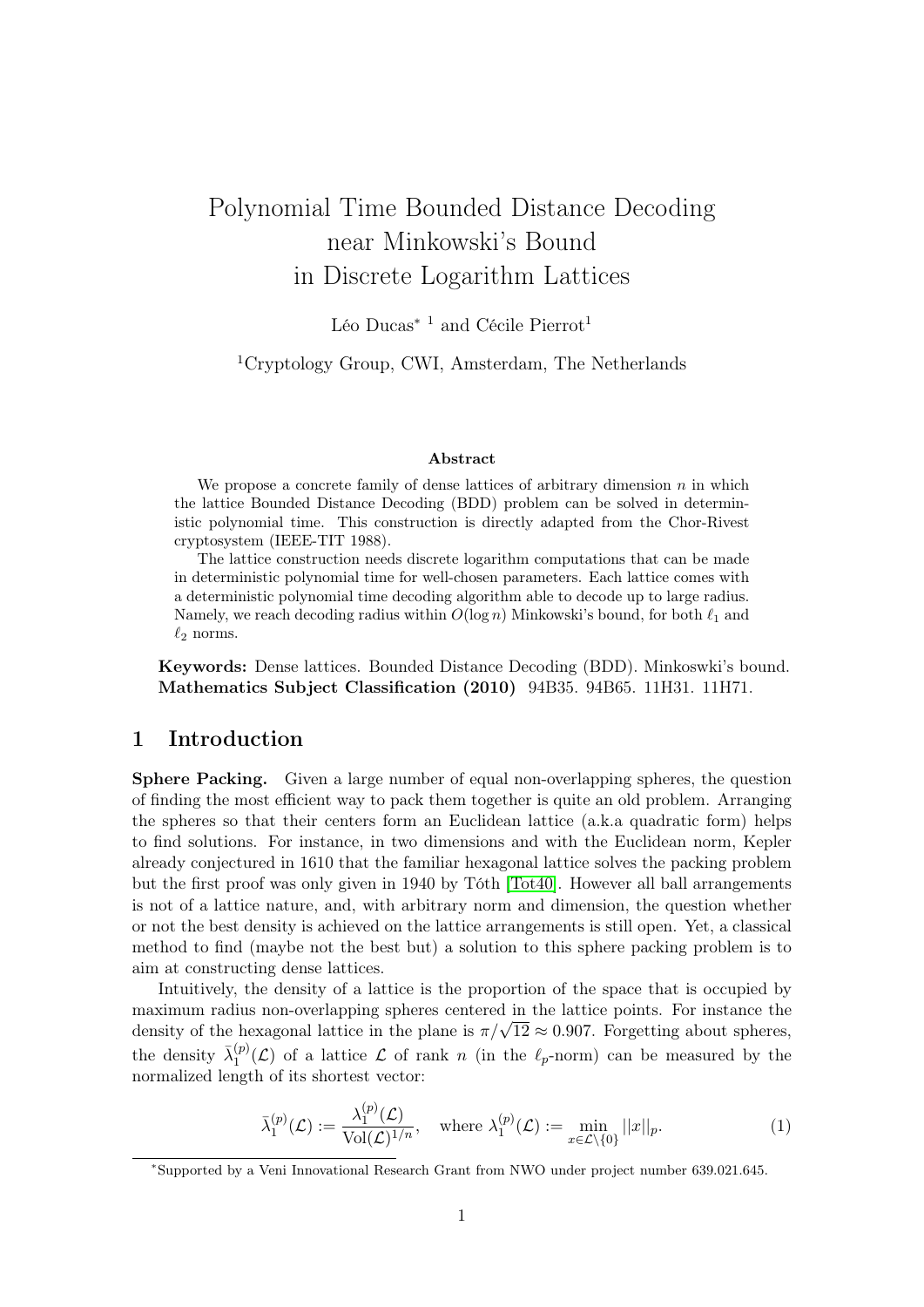Minkowski's theorem provides an upper bound on the density of any lattice, generically:

<span id="page-1-0"></span>
$$
\bar{\lambda}_1^{(p)}(\mathcal{L}) \le \mathcal{M}_n^{(p)} \tag{2}
$$

where  $\mathcal{M}_n^{(p)} = 2 \cdot \text{Vol}(\mathcal{B}_n^{(p)})^{-1/n}$  and  $\text{Vol}(\mathcal{B}_n^{(p)})$  denotes the volume of the unit ball in  $\ell_p$ -norm in  $\mathbb{R}^n$ . Note that this *Minkowski's bound*  $\mathcal{M}_n^{(p)}$  depends on dimension and norm only. In particular, for the  $\ell_1$ -norm (resp.  $\ell_2$ -norm), the density of any *n*-dimensional lattice is upperbounded by  $\mathcal{M}_n^{(1)}$  (resp.  $\mathcal{M}_n^{(2)}$ ) where:

$$
\mathcal{M}_n^{(1)} = (n!)^{1/n} \qquad \sim n/e \qquad (3)
$$

$$
\mathcal{M}_n^{(2)} = 2 \cdot \Gamma \left(\frac{n}{2} + 1\right)^{1/n} / \sqrt{\pi} \qquad \sim \sqrt{2n/\pi e}. \tag{4}
$$

For the  $\ell_2$  norm, we know this bound to be tight up to constant factors. Indeed, there exists sequences of lattices for which  $\bar{\lambda}_1^{(2)}$  $\int_{1}^{(2)} (\mathcal{L}) = \Theta(\sqrt{n})$ , to be compared with Minkowski's bound which has equivalent  $\sqrt{2n/\pi e}$  in this case. It is for example known that random lattices have with high probability a first normalized minima very close to this bound [\[Ajt06\]](#page-9-0). Explicit constructions are also known, from Martinet [\[Mar78\]](#page-10-1) and from Shioda [\[Shi91,](#page-10-2) [Elk94\]](#page-9-1), the latter being known as Mordell-Weil lattices.

A simpler family  $A_n^{(k)}$  of lattices was given by Craig (called repeated difference lattices in [\[CS13,](#page-9-2) Chapter 8, Section 6]), and for  $k = \Theta(n/\log n)$ , the minimal distance of these lattices are logarithmically close to Minkowski's bound in both  $\ell_1$  and  $\ell_2$  norms:

$$
\bar{\lambda}_1^{(1)}(A_n^{(k)}) \ge \Theta(n/\log n) \tag{5}
$$

$$
\bar{\lambda}_1^{(2)}(A_n^{(k)}) \ge \Theta(\sqrt{n}/\log n). \tag{6}
$$

Bounded Distance Decoding. The Bounded Distance Decoding (BDD) problem is the algorithmic facet of sphere packing.

**Definition 1** (Bounded Distance Decoding problem in  $\ell_p$ -norm.). For a full-rank lattice  $\mathcal{L} \subset \mathbb{R}^n$ , and a bounded decoding radius  $r^{(p)} \leq \lambda_1^{(p)}$  $1^{(p)}(\mathcal{L})/2$ , given a target:

$$
t = v + e,
$$

where  $v \in \mathcal{L}$  and  $||e||_p < r^{(p)}$ , recover v and e.

As for the density we will note  $\bar{r}^{(p)}$  the normalized decoding radius  $\bar{r}^{(p)} = r^{(p)}/\text{Vol}(\mathcal{L})^{1/n}$ . Note that the condition  $r^{(p)} \n\t\leq \lambda_1^{(p)}$  $\binom{p}{1}(\mathcal{L})/2$  guarantees the unicity of the solution, but we cannot insure it beyond this radius. Indeed, let x be a short vector such that  $||x||_p = \lambda_1^{(p)}$ 1 then, for an error  $e = x/2$ , namely for an instance  $t = 3x/2$ , we cannot tell if t comes from the lattice vectors  $x$  or  $2x$ .

The Bounded Distance Decoding problem plays a crucial role in communication over a noisy channel, as it allows to separate a codeword  $v \in \mathcal{L}$  from the noise e introduced by the channel. For the square lattice  $\mathbb{Z}^n$ , this problem is trivial since we just need to round each coordinate to the nearest integer. Yet this is far from one could hope for in term of error tolerance, since the best radius  $\bar{r}^{(2)} = r^{(2)} = \lambda_1^{(2)}$  $\binom{2}{1}(\mathbb{Z}^n)/2 = 1/2$  is constant. One instead hopes to get a decoding radius as close as possible to half of Minkowski's bound, namely of the order of magnitude of  $\sqrt{n}$ . Unfortunately, efficient decoding algorithm are not known for very dense lattices as random ones, Martinet's, Mordell-Weil's or Craig's lattices.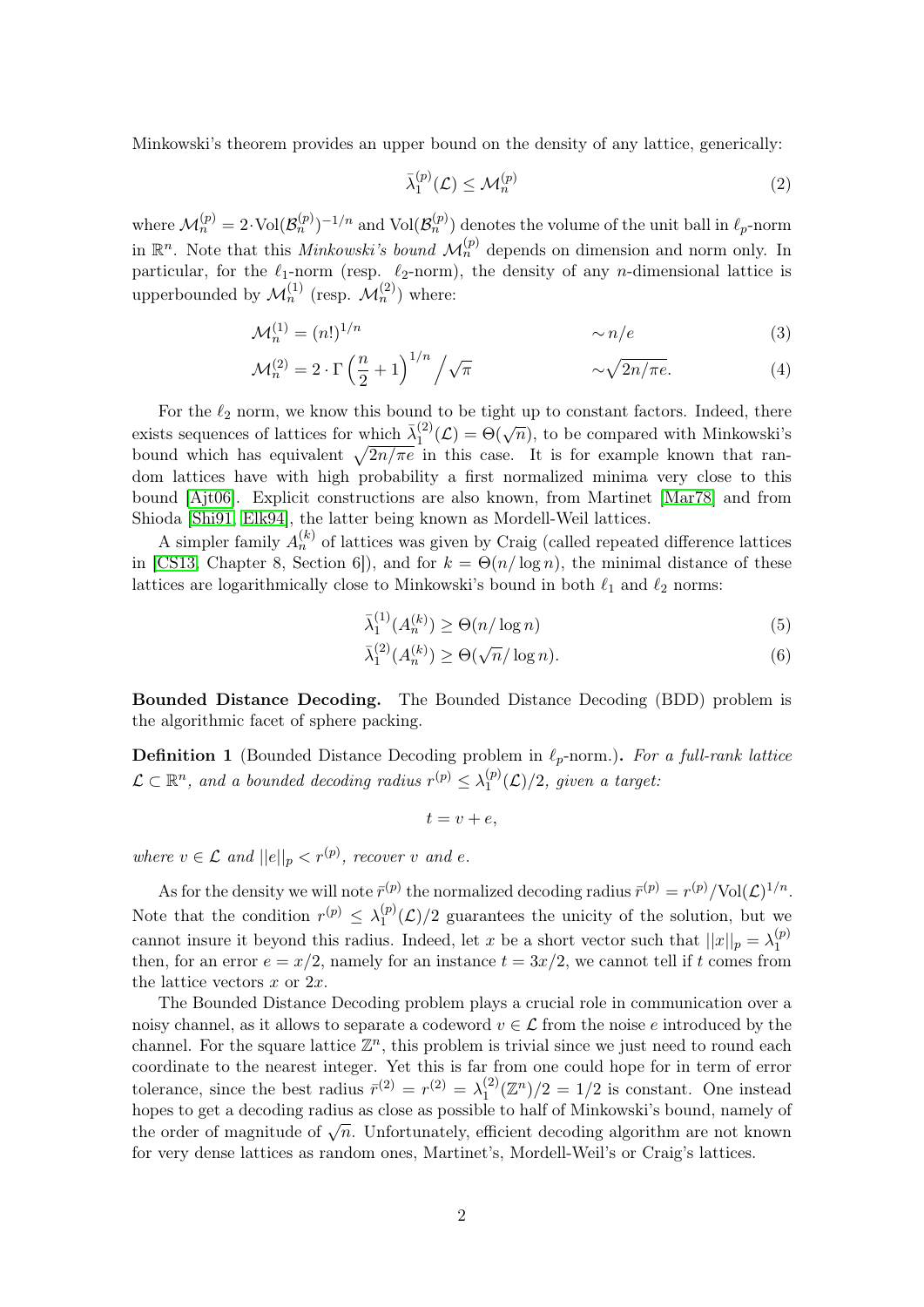Currently, the best normalized decoding radius achievable in polynomial time was given by Micciancio and Nicolosi [\[MN08\]](#page-10-3) over Barnes-Wall lattices BW<sub>N</sub> (of dimension  $n = 2^N$ ). It reaches the maximal decoding radius in  $\ell_2$ -norm and can even be efficiently extended to list-decoding [\[GP12\]](#page-10-4), but remains quite far from Minkowski's bound. Indeed, the maximal decoding radius  $r^{(2)} = \lambda_1^{(2)}$  $1^{(2)}$ (BW<sub>N</sub>)/2 is only such that:

$$
\bar{r}^{(2)} = \Theta(\sqrt[4]{n}).
$$

While strict BDD close to Minkowski's bound was still an open problem, a relaxed variant allowing a small probability of failure over the randomess of the error term  $e$  was recently solved by Yan et al. [\[YLLW14\]](#page-10-5) using construction D over Polar-codes.

### 1.1 Contribution

In this paper, we show how to construct dense lattices admitting efficient BDD algorithm for a radius near Minkowski's bound for both  $\ell_1$  and  $\ell_2$  norms. Namely, for the  $\ell_2$ -norm we reach:

$$
\bar{r}^{(2)} = \Theta\left(\frac{\sqrt{n}}{\ln n}\right),\,
$$

to be compared with the best known radius over Barnes-Wall lattices that is  $\Theta(\sqrt[4]{n})$  and with the theoretical Minkowski's bound that is equivalent to  $\Theta(\sqrt{n})$ . For the  $\ell_1$ -norm we with the theoretical Minkowski's bound that is equivalent to  $\Theta(\sqrt{n})$ . reach:

$$
\bar{r}^{(1)} = \Theta\left(\frac{n}{\ln n}\right),
$$

to be compared with the theoretical Minkowski's bound that is equivalent to  $\Theta(n)$ . Constructing a lattice and running the associated decoding algorithm have both polynomial time complexity. Moreover, we emphasize that neither the construction nor the decoding algorithm make use of a quantum computer: their construction rely on discrete logarithm computations, which can be made easy by appropriate parametrization.

The construction is not so new, since it is directly inspired from deprecated knapsackbased cryptosystems first proposed in 1988 by Chor and Rivest [\[CR88,](#page-9-3) [Len91\]](#page-10-6). Their construction is based on discrete logarithm over finite-field extension, yet a very similar construction was proposed by Okamoto et al. [\[OTU00\]](#page-10-7) relying merely on discrete logarithm of modular integers. For ease of presentation, we base ourself on the later.

The core idea behind those cryptosystems is that the subset-prime-product problem over the integers is an easy problem. More precisely, if  $p_1, \ldots, p_m \leq B$  are primes, given  $t = \prod p_i^{e_i} \mod m$  for positive integers  $e_i$ , and assuming  $B^{||e||_1} \leq m$ , recovering e can easily be done by trial divisions. Taking discrete logarithms allows to convert this to a subset-sum problem, that was the underlying hard problem of these protocols.

Ignoring the cryptographic countermeasures making this subset-sum instance hard to an adversary, we re-interpret this construction as a lattice error-correction scheme. This construction is done in Paragraph [3.1.](#page-4-0) Discrete logarithm computations occur while constructing such a lattice, but they can be made easy by appropriate choice of  $m$ , and do not need any quantum computer algorithm.

In order to decode such a lattice, the only remaining technicality to be dealt with is the fact that, in these previous protocols, the decoded error  $e$  is assumed to have positive integer coefficients. The integrality condition is easily solved by rounding. The positivity condition can also be removed by rational reconstruction, *i.e.* solving the shortest-vector problem in dimension 2. Our decoding algorithm is detailed in Paragraph [3.2.](#page-5-0) In Paragraph [3.3](#page-7-0) we propose concrete well-chosen parameters to build a family of dense lattices with polynomial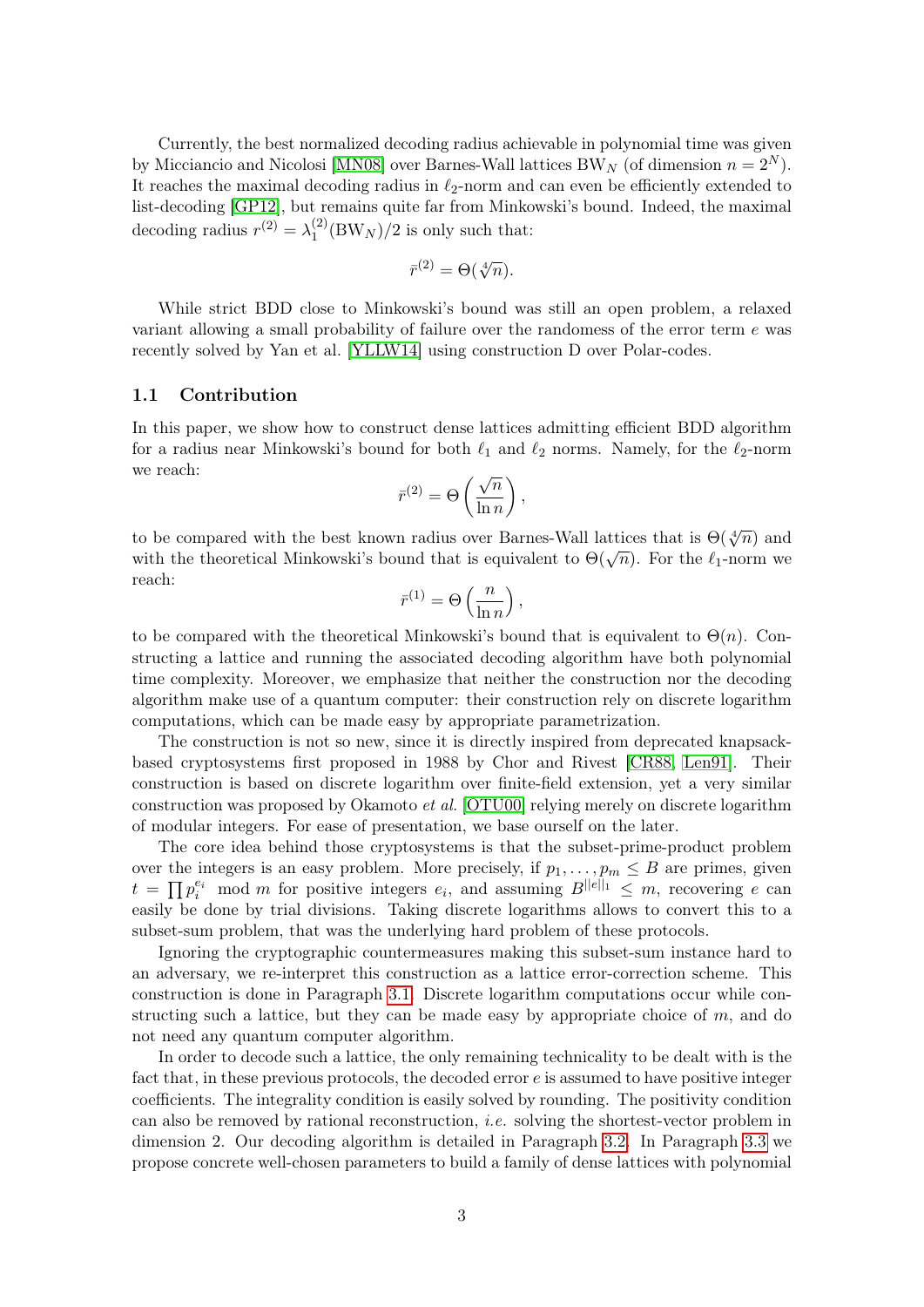time decoding algorithms. Finally in Section [4](#page-8-0) we discuss about some generalizations of the scheme that could help in practice to obtain better decoding radius – but all these slight changes do not interfere with our asymptotic results.

# 2 Preliminaries

**Notation.** In the sequel, if  $x \in \mathbb{R}^n$  is a vector, then  $x_i$  denotes its *i*-th coordinate. The  $\ell_p$ -norm of a vector x is noted  $||x||_p$ , and is defined by  $||x||_p = \left(\sum |x_i|^p\right)^{1/p}$ . Moreover we denote by  $\lfloor x \rfloor$  the coefficient-wise rounding to  $\mathbb{Z}^n$ .

Useful inequalities. We make use of the following statements:

<span id="page-3-1"></span><span id="page-3-0"></span>
$$
\forall x \in \mathbb{R}^n, \qquad ||x||_1 \le \sqrt{n} \cdot ||x||_2. \tag{7}
$$

$$
\forall x \in \mathbb{R}^n,\qquad ||[x]||_1 \le 2||x||_1. \tag{8}
$$

$$
\forall x \in \mathbb{Z}^n,\tag{9}
$$

Inequality [\(7\)](#page-3-0) is an application of Cauchy-Schwarz's inequality in the Euclidean space  $\mathbb{R}^n$ . Besides, Inequality [\(8\)](#page-3-1) comes from inequality  $||y|| \leq 2|y|$  for any real number y; whereas Inequality [\(9\)](#page-3-2) is a generalization of  $|s| \leq s^2$  for any (possibly negative) integer s.

### Factoring.

**Definition 1.** Let  $B$  be a natural integer. An integer is  $B$ -smooth if all its factors are lower or equal to B.

Factoring is considered as a hard problem in cryptography. Yet, when we know we have a smooth number, it becomes much more easy to factorize it.

<span id="page-3-3"></span>**Proposition 1** (Factorisation by trial division). If B is a natural integer and n a B-smooth integer with k factors, then one can find the whole factorization of n with complexity:

<span id="page-3-2"></span>
$$
O(B \cdot k \cdot (\log n)^2).
$$

*Proof.* Let  $n$  be the target number we want to factorize. With these hypotheses, the simplest algorithm consists in trying all prime  $p$  lower than  $B$  and to see if it factors  $n$  or not. If it does, we pursue with the quotient  $n/p$ . The algorithm ends when we have found all its k factors (with multiplicity). Each trial division costs  $O((\log n)^2)$  bit operations. Note that this exponent 2 depends on the underlying multiplication algorithm, so it can be improved with fast algorithms.  $\Box$ 

Remark 1. If B gets large, algorithms such as Pollard-ρ [\[Pol78\]](#page-10-8), or even Lenstra's Elliptic Curve Method [\[Len87\]](#page-10-9) will eventually become much faster for factorization. Yet for our application B will be no larger than  $\Theta(n \log n)$  where n is the dimension of the considered lattice: it is plausible that trial division remains the fastest method for parameters of interest.

Discrete Logarithm. As for factoring, computing discrete logarithms in a group that has a smooth order is easier than in a generic group of the same order of magnitude. It comes from the fact that Pohlig-Hellman algorithm [\[PH78\]](#page-10-10) helps to reduce the problem to computing discrete logarithms in all the subgroups, so that the main parameter to discuss with the hardness of computing discrete logarithms is not the size of the group itself, but the size of its largest subgroup of prime order. This remark will help to construct a family of lattices without being bothered by these computations. More precisely: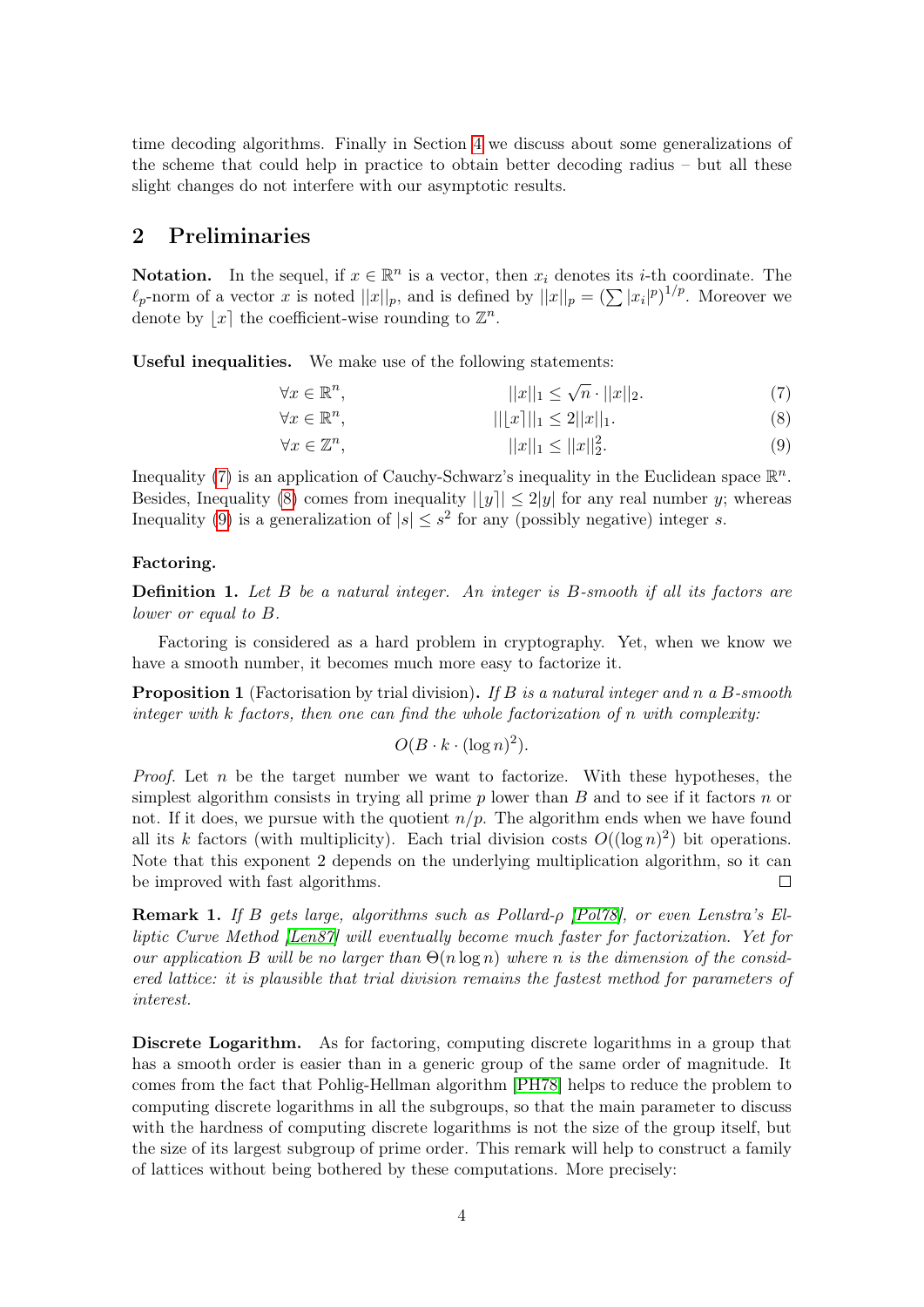<span id="page-4-3"></span>**Proposition 2.** For any group G of order  $\prod p_i^{a_i}$ , where  $p_i$  are prime numbers, using a combination of Pohlig-Hellman [\[PH78\]](#page-10-10) and Pollard-ρ [\[Pol78\]](#page-10-8) algorithms permits to compute discrete logarithms in G in:

$$
O\left(\sum a_i(\ln(|G|) + \sqrt{p_i})\right)
$$

group operations.

# 3 Discrete logarithm based family of lattices

### <span id="page-4-0"></span>3.1 Settings and construction

Let us fix n a natural integer and m an integer such that  $(\mathbb{Z}/m\mathbb{Z})^*$  is a cyclic group.<sup>[1](#page-4-1)</sup> Recall that the size of the group  $(\mathbb{Z}/m\mathbb{Z})^*$  is  $\varphi(m)$ , where  $\varphi$  denotes Euler's totient function. Now let B be a natural integer depending on n such that the set of prime numbers  $\mathcal{F} \subset \mathbb{N}$  defined as:

 $\mathcal{F} = \{p \in \mathbb{N} \mid p \text{ prime}, p \text{ does not divide } m \text{ and } p \leq B\},\$ 

has exactly *n* elements  $p_1, \dots, p_n$ . Recall that the *k*-th prime number is asymptotically equivalent to k log k. So asymptotically we have  $B \sim n \log n$ . Now, consider the group morphism:

$$
\psi : \mathbb{Z}^n \to (\mathbb{Z}/m\mathbb{Z})^*
$$

$$
(x_1, \cdots, x_n) \mapsto \prod_{i=1}^n p_i^{x_i} \mod m.
$$

The lattice of multiplicative relation between  $p_1, \dots, p_n$  is defined as:

$$
\mathcal{L} := \ker \psi = \left\{ x = (x_1, \dots, x_n) \in \mathbb{Z}^n \mid \prod_{i=1}^n p_i^{x_i} = 1 \mod m \right\}.
$$

As  $\mathcal L$  is a full rank sublattice of  $\mathbb Z^n$ , we have  $Vol(\mathcal L) = |\mathbb Z^n/\mathcal L| = |\operatorname{Im}\psi|$ . In consequence  $Vol(\mathcal{L}) \leq \varphi(m)$ , with equality if and only if  $\psi$  is surjective.

Calling g a generator of the multiplicative cyclic group  $(\mathbb{Z}/m\mathbb{Z})^*$ , we see that  $\mathcal L$  is a lattice of dimension  $n$  that can be rewritten as:

<span id="page-4-2"></span>
$$
\mathcal{L} = \left\{ x = (x_1, \dots, x_n) \in \mathbb{Z}^n \mid \sum_{i=1}^n x_i \log_g p_i = 0 \mod \varphi(m) \right\}.
$$
 (10)

If one of the prime  $p \in \mathcal{F}$  is a generator of  $(\mathbb{Z}/m\mathbb{Z})^*$  we are even able to explicit a basis of this lattice. Indeed, in this case without loss of generality we can assume  $p_n$  is a generator of  $(\mathbb{Z}/m\mathbb{Z})^*$ . Thus  $\log_g p_n$  is invertible modulo  $\varphi(m)$ . An explicit basis of  $\mathcal L$  can be constructed as the row vectors of the following matrix:

$$
\begin{pmatrix}\n1 & -\log_g p_1 / \log_g p_n \\
1 & -\log_g p_2 / \log_g p_n \\
\vdots & \vdots \\
1 & -\log_g p_{n-1} / \log_g p_n \\
\varphi(m)\n\end{pmatrix}
$$

<span id="page-4-1"></span><sup>&</sup>lt;sup>1</sup>Later we relax this assumption and discuss about  $m$ .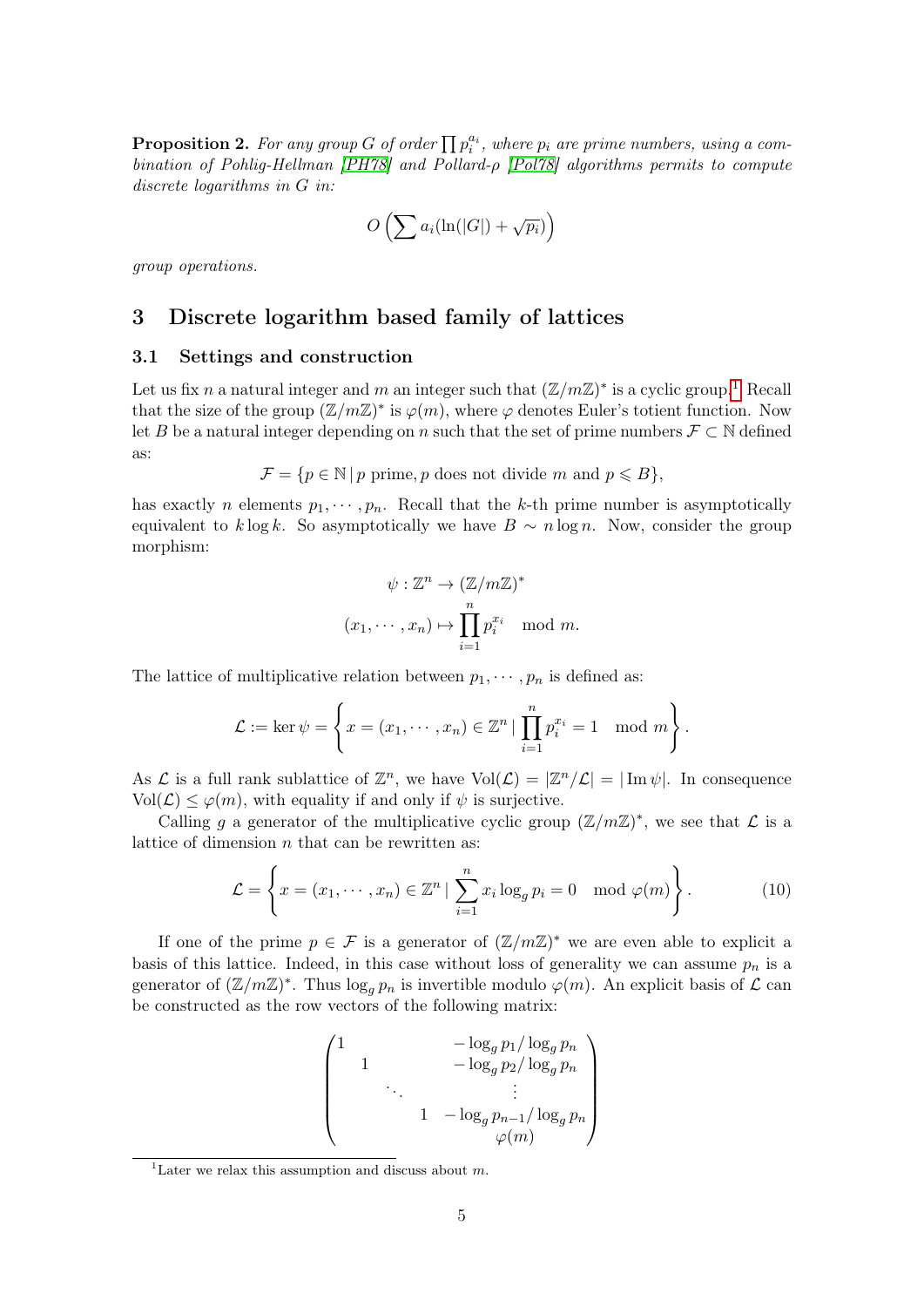where blank entries should be read as 0. We note that:

$$
Vol(\mathcal{L}) = \varphi(m).
$$

This is not surprising: if one of the primes of F is a generator of  $(\mathbb{Z}/m\mathbb{Z})^*$  then  $\psi$  is surjective. Explicit bases can also be efficiently constructed without such an assumption but requires more care. We emphasize that the volume of  $\mathcal L$  is then not necessarily equal to  $\varphi(m)$ , but cannot be larger.

Remark 2. Thus to explicitly construct the basis we need to compute all the discrete logarithms in F modulo  $\varphi(m)$ . We will discuss about complexity and efficiency in Section [3.3,](#page-7-0) while choosing some relevant parameters.

### <span id="page-5-0"></span>3.2 Decoding algorithm

Beware that in this Section [3.2](#page-5-0) all the radius are without any consideration of the volume – namely, they are not normalized yet.

#### 3.2.1 Positive discrete errors in  $\ell_1$ -norm

In this paragraph we present how to recover x from a given vector  $t = x + e$  where:

- $x \in \mathcal{L}$
- *e* is a positive discrete bounded error, namely  $e \in \mathbb{N}^n$  such that  $||e||_1 \leq r_{\mathbb{N}}^{(1)}$ , for some yet to determine bound  $r_{\mathbb{N}}^{(1)}$ .

The first step of the decoding algorithm consist in computing the following product modulo m:

$$
\prod_{i=1}^{n} p_i^{t_i} = \prod_{i=1}^{n} p_i^{x_i} \prod_{i=1}^{n} p_i^{e_i} = \prod_{i=1}^{n} p_i^{e_i} \mod m.
$$

From  $||e||_1 \leqslant r_{\mathbb{N}}^{(1)}$  and  $p \leqslant B$  for any  $p \in \mathcal{F}$  we get  $\prod_{i=1}^n p_i^{e_i} \leqslant B^{r_{\mathbb{N}}^{(1)}}$ . Efficient decoding can be ensured up to the following  $\ell_1$  radius:

$$
r_{\rm N}^{(1)} = \frac{\ln m}{\ln B}.\tag{11}
$$

Indeed, in that case,  $B^{r_N^{(1)}} = m$  so the product  $\prod_{i=1}^n p_i^{e_i}$ , which is lower than m, can be computed in  $\mathbb{Z}$ , and not only modulo m. Then we factorize this integer, which is easy since it's a smooth number. From this factorization we recover the error vector e.

#### 3.2.2 Discrete errors in  $\ell_1$ -norm

If e is again a discrete bounded error such that  $||e||_1 \leqslant r_{\mathbb{Z}}^{(1)}$ , but without any constraint on the sign of its coefficients, namely  $e \in \mathbb{Z}^n$ , we need to slightly change the decoding algorithm. Here we compute again  $f = \prod_{i=1}^n p_i^{t_i} \mod m$ , yet this is no longer equal to a product but to a fraction of the form:

$$
f = \prod_{i \text{ s.t. } e_i > 0}^n p_i^{e_i} \cdot \prod_{i \text{ s.t. } e_i < 0} p_i^{e_i} = u/v \mod m.
$$

To recover  $u = \prod_{i=1}^n e_i > 0$ ,  $p_i^{e_i}$  and  $v = \prod_{i=1}^n e_i < 0$ ,  $p_i^{-e_i}$  not only modulo m but in  $\mathbb{Z}$ , we use the following lemma.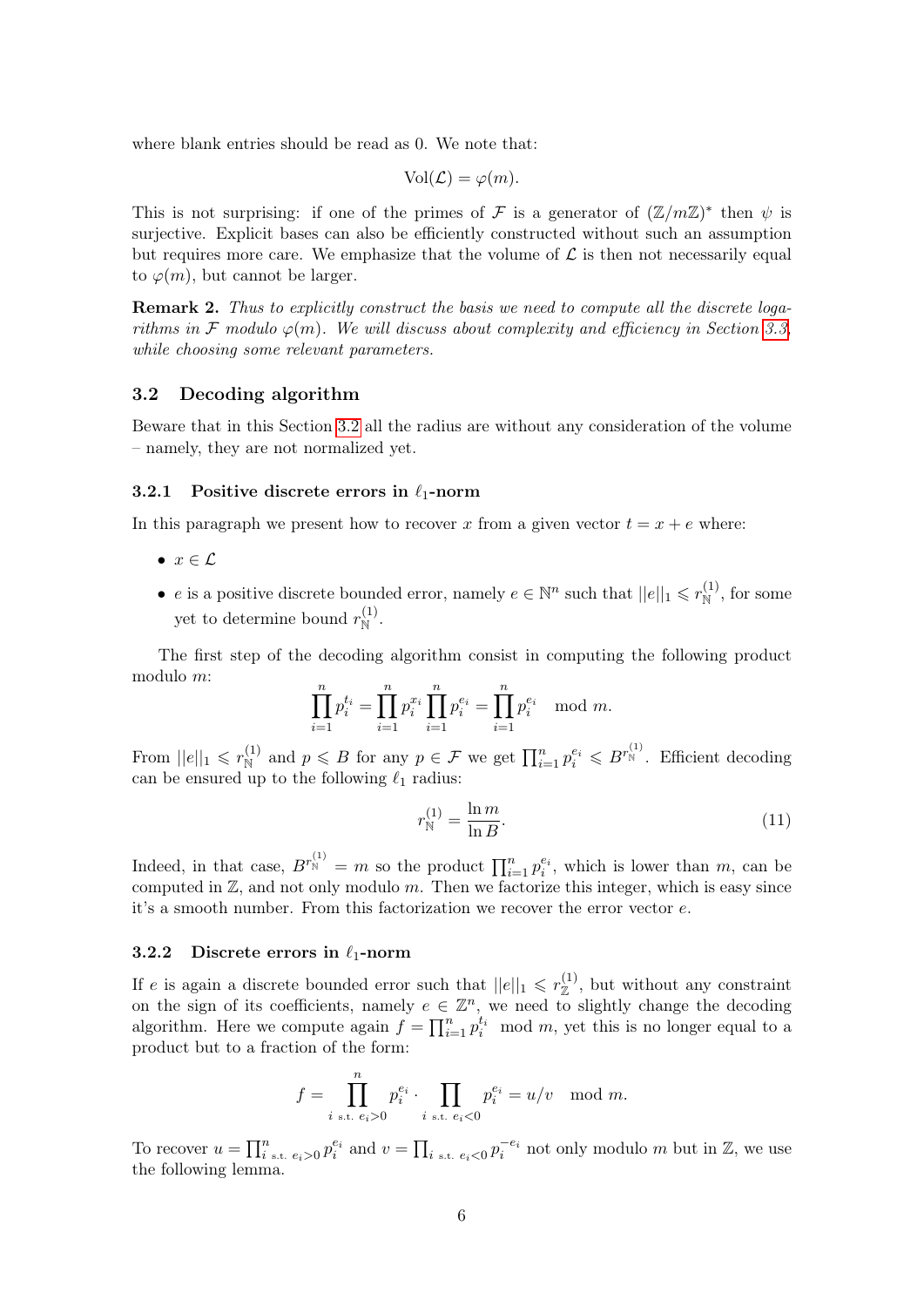<span id="page-6-3"></span>**Lemma 1.** If  $u, v$  are positive coprime integers and invertible modulo m such that  $u, v$  $\sqrt{m/2}$ , and if  $f = u/v \mod m$ , then  $\pm(u, v)$  are the shortests vector of the 2-dimensional lattice  $L = \{(x, y) \in \mathbb{Z}^2 | x - fy = 0 \text{ mod } m\}$  for the  $\ell_2$ -norm.

In particular, given f and m, one can recover  $(u, v)$  in polynomial time.

*Proof.* Let us assume that their exists a non-zero vector  $(u', v') \in L$  shorter than  $(u, v)$ . First note that  $(u', v')$  is R-linearly independent of  $(u, v)$ , since u and v are coprime.

Now consider the lattice L' generated by  $(u, v)$  and  $(u', v')$ . Because L' is a full-rank sublattice of L we have  $Vol(L') \ge Vol(L)$ . Since  $(f, 1)$  and  $(m, 0)$  form a basis of L we have  $Vol(L) = m$ . It leads to:

$$
Vol(L') \geq m.
$$

On the other hand by Hadamard inequality we have:

$$
Vol(L') \le ||(u, v)||_2 \cdot ||(u', v')||_2 \le ||(u, v)||_2^2 < m.
$$

By contradiction this concludes that  $\pm(u, v)$  are the shortest vectors of L. The vector  $(u, v)$ is then easy to recover in polynomial time, using Gauss' algorithm.  $\Box$ 

Having recovered the vector  $(u, v)$ , it remains to recover e by factorization of u and v. In conclusion, we have a decoding algorithm for any integer errors up to  $\ell_1$  radius:

$$
r_{\mathbb{Z}}^{(1)} = \frac{\ln(m/2)}{2 \cdot \ln B}.
$$
\n(12)

Indeed, an error bounded by this radius ensures u and v to be strictly lower than  $\sqrt{m/2}$ .

## 3.2.3 Continuous error in  $\ell_1$ -norm

The generalization to continuous error is rather straightforward, and consists simply in first rounding the target t coordinate-wise, to reduce the problem to the discrete case.

Indeed, let  $t = x + e$  where  $x \in \mathcal{L}$  and e is a small error. Set  $t' = |t|$ , and note that since  $x \in \mathcal{L} \subset \mathbb{Z}^n$ , we have  $t' = x + |e|$ . Applying the previous decoding algorithm to t will yield the correct answer x if  $||\lfloor e \rceil ||_1 \leq r_{\mathbb{Z}}^{(1)}$ .

Recalling Inequality [\(8\)](#page-3-1):  $\| |x||_1 \leq 2 \|x\|_1$ , we conclude that this algorithm provides a  $\ell_1$  decoding radius  $r^{(1)} = r^{(1)}_{\mathbb{Z}}/2$ , namely:

<span id="page-6-1"></span>
$$
r^{(1)} = \frac{\ln(m/2)}{4 \cdot \ln B}.
$$
\n(13)

#### <span id="page-6-0"></span>3.2.4 Continuous error in  $\ell_2$ -norm

Inequality [\(7\)](#page-3-0) ensures that the above algorithm also decodes errors up to  $\ell_2$  radius  $r^{(2)} =$  $r^{(1)}/\sqrt{n}$ , namely:

<span id="page-6-2"></span>
$$
r^{(2)} = \frac{\ln(m/2)}{4\sqrt{n} \cdot \ln B}.\tag{14}
$$

**Remark 3** (Generalization to  $\ell_p$ -norm). Even if the Euclidean norm (or  $\ell_2$ -norm) is of major interest in practice while dealing with BDD, note that the key of our algorithm is to decode in  $\ell_1$ -norm. Actually we could generalize this decoding to any norm, by relying on inequality  $||x||_1 \leq n^{(p-1)/p} ||x||_p$  that is true for any  $x \in \mathbb{R}^n$ . As in Paragraph [3.2.4](#page-6-0) above, it yields a decoding algorithm for errors up to  $\ell_p$  radius:

$$
r^{(p)} = \frac{\ln(m/2)}{4n^{(p-1)/p} \cdot \ln B}.
$$

Remark 4. As for lattice construction, the asymptotic complexity of this algorithm is detailed later for some well-chosen parameters.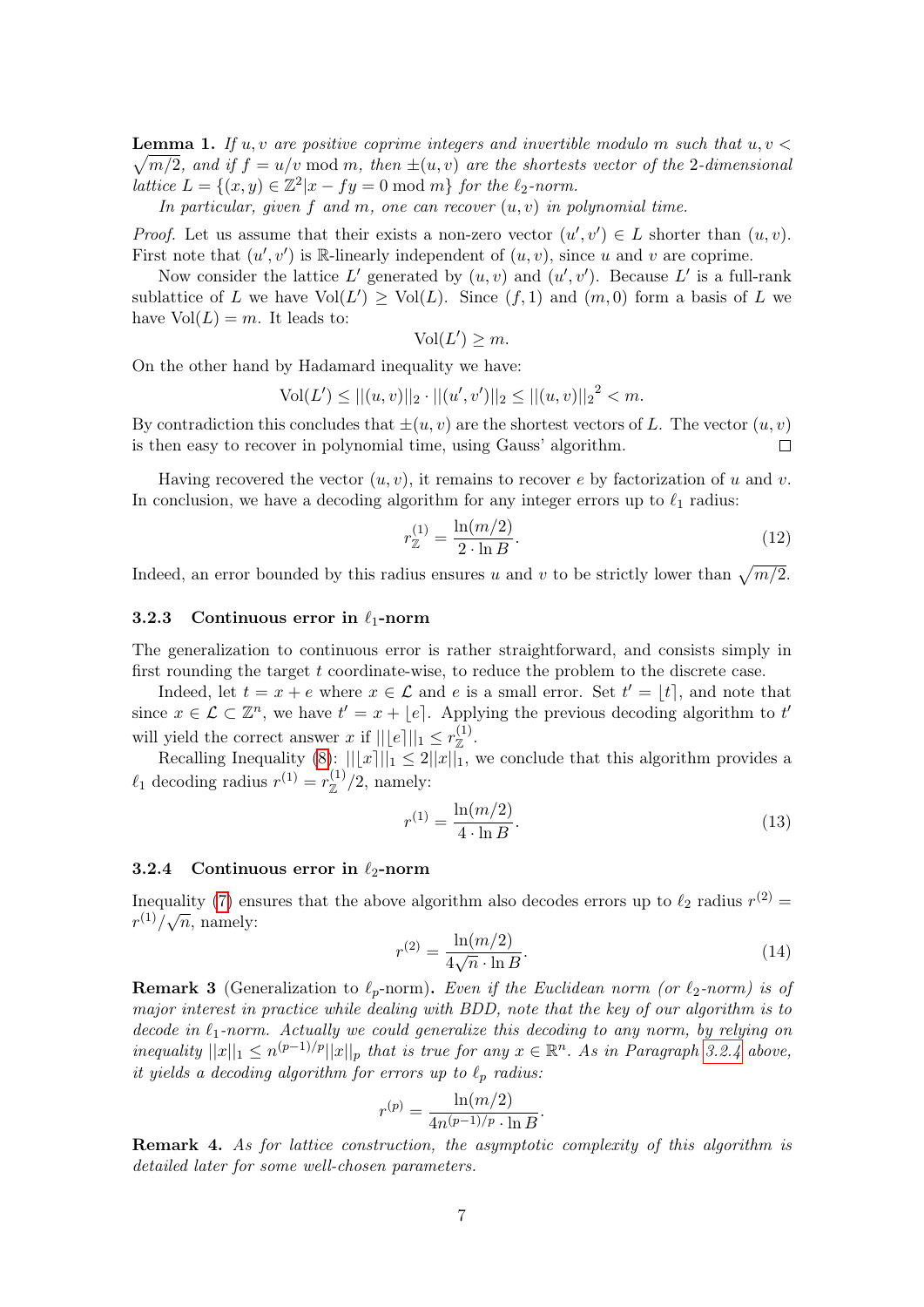### <span id="page-7-0"></span>3.3 A family of lattices approaching Minkowski's bound.

<span id="page-7-1"></span>**Proposition 3.** For every natural integer n, we are able to construct in polynomial time an n-dimensional lattice with a polynomial time algorithm decoding errors up to normalized decoding radius:

$$
\bar{r}^{(2)} = \Theta\left(\frac{\sqrt{n}}{\ln n}\right), \text{ for the Euclidean norm,}
$$
  
and 
$$
\bar{r}^{(1)} = \Theta\left(\frac{n}{\ln n}\right), \text{ for the } \ell_1\text{-norm.}
$$

In both  $\ell_1$  and  $\ell_2$  norms we reach Minkowski's bound up to logarithmic factors. Indeed the normalized radius of Proposition [3](#page-7-1) need to be compared with Minkowski's bounds  $\mathcal{M}_n^{(2)}$  and  $\mathcal{M}_n^{(1)}$  that are equivalent to:

$$
\Theta(\sqrt{n}),
$$
 for the Euclidean norm,  
and  $\Theta(n),$  for the  $\ell_1$ -norm,

where c is a constant given by Equation  $(3)$ . Moreover, we only use classical algorithms so there is no need to have a quantum computer to construct the lattice or decode it.

*Proof.* Efficient construction. Let q be a prime number such that  $q \geq 3$ , and  $n > 0$  a natural integer. Take:

$$
m=q^n.
$$

<span id="page-7-2"></span>**Theorem 1.** The group  $(\mathbb{Z}/m\mathbb{Z})^*$  is cyclic if and only if m is 1, 2, 4,  $q^k$  or  $2q^n$ , where q is an odd prime and  $n > 0$  a natural integer. For all other values of m the group is not cyclic.

Theorem [1](#page-7-2) (see for instance [\[Sha93,](#page-10-11) page 92] for more details) indicates that  $G =$  $(\mathbb{Z}/m\mathbb{Z})^*$  is a cyclic group of order  $\varphi(m) = (q-1)q^{n-1}$ . Now consider the lattice  $\mathcal L$  defined by [\(10\)](#page-4-2). We define B as the  $(n+2)$ -th prime number, so that F precisely has order n. In the sequel we use an equivalent for B which is easier to manipulate than the formal definition. We have  $B \sim (n+2) \log(n+2)$  so:

<span id="page-7-3"></span>
$$
B \sim n \log n. \tag{15}
$$

To explicitly construct  $\mathcal L$  we need to find n discrete logarithms modulo  $\varphi(m)$ . Namely if q is a generator of G and if  $\mathcal{F} = \{p_1, \dots, p_n\}$ , then we compute all  $\log_a p_i$  for  $i = 1, \dots, n$ . To compute one of these discrete logarithms we use a combination of Pohlig-Hellman [\[PH78\]](#page-10-10) and Pollard-Rho [\[Pol78\]](#page-10-8) algorithms. Proposition [2](#page-4-3) underlines that for any group  $G'$  of and 1 onard-runo proton algorithms. Troposition 2 underlines that for any group  $G$  or<br>order  $\prod t_i^{a_i}$  this can be done in  $O(\sum_{t_i/|G'|} a_i(\ln(|G'|) + \sqrt{t_i}))$  group operations. Plugging with our value  $|G| = \varphi(m) = (q-1)q^{n-1}$  we obtain one of these discrete logarithms in quadratic time with respect to n. Thus, we are able to construct the lattice  $\mathcal L$  in cubic time. Again, it's the extremely high smoothness of  $m$  that makes this computation feasible.

Decoding a large ball. From Section [3.2](#page-5-0) we can decode up to  $\ell_1$ -radius (resp.  $\ell_2$ -radius)  $r^{(1)}$ (resp.  $r^{(2)}$ ) given as in Equation [\(13\)](#page-6-1) (resp. Equation [\(14\)](#page-6-2)). To conclude we just need to compute the two corresponding normalized radius  $\bar{r}^{(i)} = r^{(i)}/\text{Vol}(\mathcal{L})^{1/n}$  for  $i = 1, 2$ . From  $Vol(\mathcal{L}) \geq \varphi(m)$  we are able to decode up to:

$$
\bar{r}^{(2)} = \frac{\ln(m/2)}{4((q-1)q^{n-1})^{1/n}\sqrt{n} \cdot \ln B} \quad \text{and} \quad \bar{r}^{(1)} = \frac{\ln(m/2)}{4((q-1)q^{n-1})^{1/n} \cdot \ln B}.
$$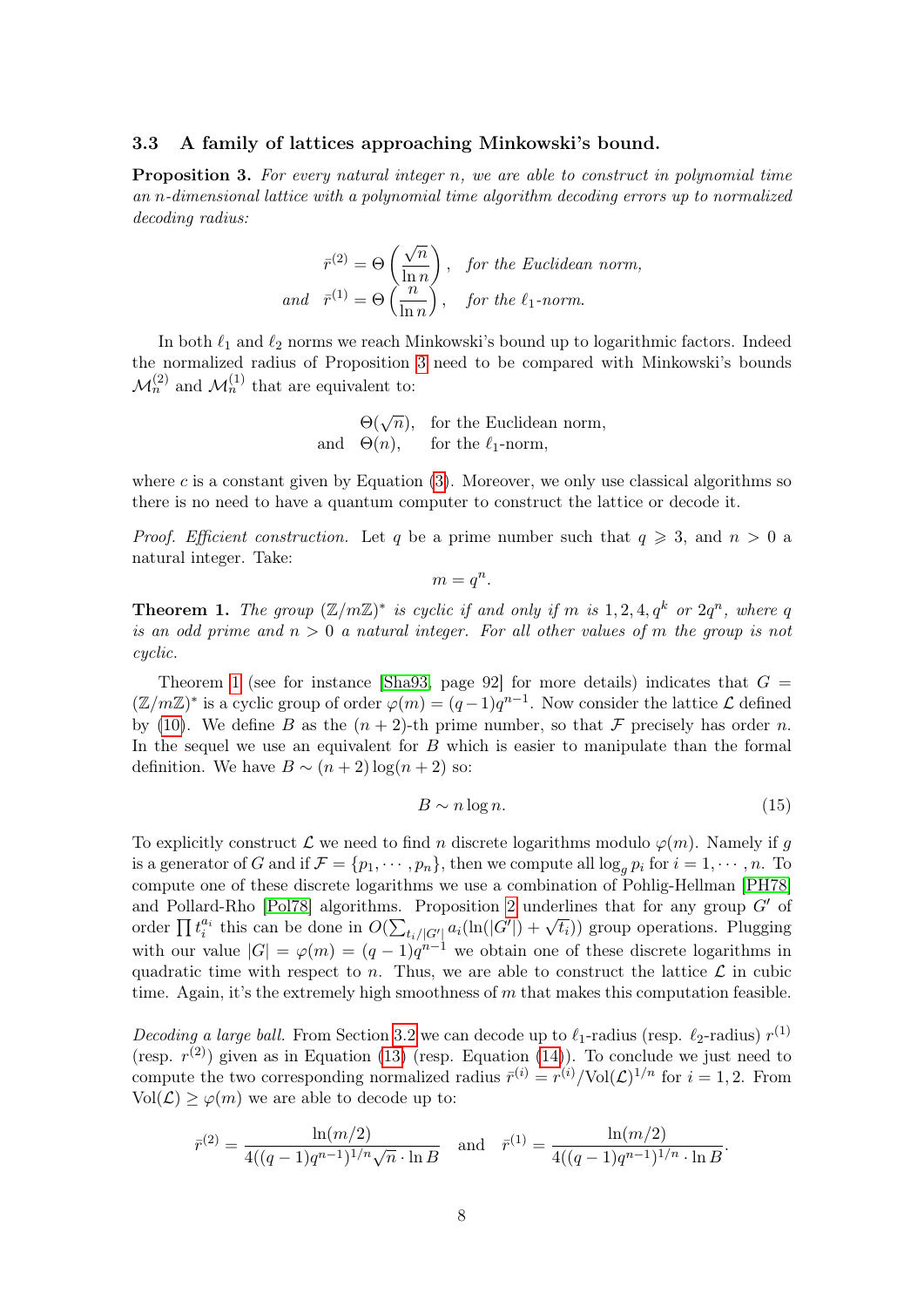From  $\log m \sim n$  and  $B \sim n \ln n$  we have:

$$
\bar{r}^{(2)} = \Theta\left(\frac{\sqrt{n}}{\ln n}\right)
$$
 and  $\bar{r}^{(1)} = \Theta\left(\frac{n}{\ln n}\right)$ .

To deal with complexity, we recall that our decoding algorithm is simply:

- 1. Rounding a *n*-dimensional vector (namely  $t$ )
- 2. Computing a product modulo  $m$  (namely  $f$ )
- 3. Finding the shortest vector of a 2-dimensional integer lattice (namely  $(u, v)$ )
- 4. and Factoring two B-smooth integers (namely u and v).

The first step is linear in n. The second one is linear as well. Thanks to Lemma [1](#page-6-3) the third one is polynomial. Concerning the last step, in order to factor  $u$  for instance, plugging  $k = ||e||_1$  in Proposition [1](#page-3-3) make the complexity become  $O(B \cdot ||e||_1 \cdot (\log u)^2)$ . From [\(15\)](#page-7-3),  $||e||_1 < r^{(1)}, r^{(1)} = O(n), u < m$  and  $\log m = O(n)$  we get at worst a complexity in  $O(n^4 \ln(n))$  for factoring the two B-smooth integers. Thus, our whole decoding algorithm for both  $\ell_1$  and  $\ell_2$  norms runs in polynomial time.  $\Box$ 

# <span id="page-8-0"></span>4 Generalizations

For a fixed  $n$ , in the previous discussion the size of the normalized radius up to which we are able to decode varies with the ratio:

$$
\frac{\ln m}{\varphi(m)}.
$$

Here comes some variants that could help in practice to increase a bit this quantity. First one can notice that, according to Theorem [1,](#page-7-2) choosing  $m = 2q^n$  instead of  $m = q^n$  maintain the cyclicity and the size of the group  $(\mathbb{Z}/m\mathbb{Z})^*$ , sligthly improving the ratio  $\ln m/\varphi(m)$ .

# 4.1 Construction in a non-cyclic multiplicative group

In Section [3.1](#page-4-0) we make the assumption that m is chosen such that  $(\mathbb{Z}/m\mathbb{Z})^*$  is a cyclic group. Indeed, we can deal with more general constructions where  $m$  has no special form, except that it is not divisible by 8. Let's write its factorisation:

$$
m = \prod_{i=1}^k p_i^{e_i}
$$

where  $p_i$  are prime numbers and  $e_i$  natural integers. If  $(\mathbb{Z}/m\mathbb{Z})^*$  is not cyclic then there is no generator, and talking about discrete logarithm may seem meaningless. Yet thanks to the Chinese Reminder Theorem:

$$
(\mathbb{Z}/m\mathbb{Z})^* \simeq \prod_{i=1}^k (\mathbb{Z}/p_i^{e_i}\mathbb{Z})^*.
$$

For all  $p_i > 2$  we know from Theorem [1](#page-7-2) that  $(\mathbb{Z}/p_i^{e_i}\mathbb{Z})^*$  is cyclic. If  $p_i = 2$  then as soon as  $e_i = 0$  or  $e_1 = 1$  the corresponding group is still cyclic. In these cyclic groups we can define a discrete logarithm modulo their order. To construct our lattice we just need to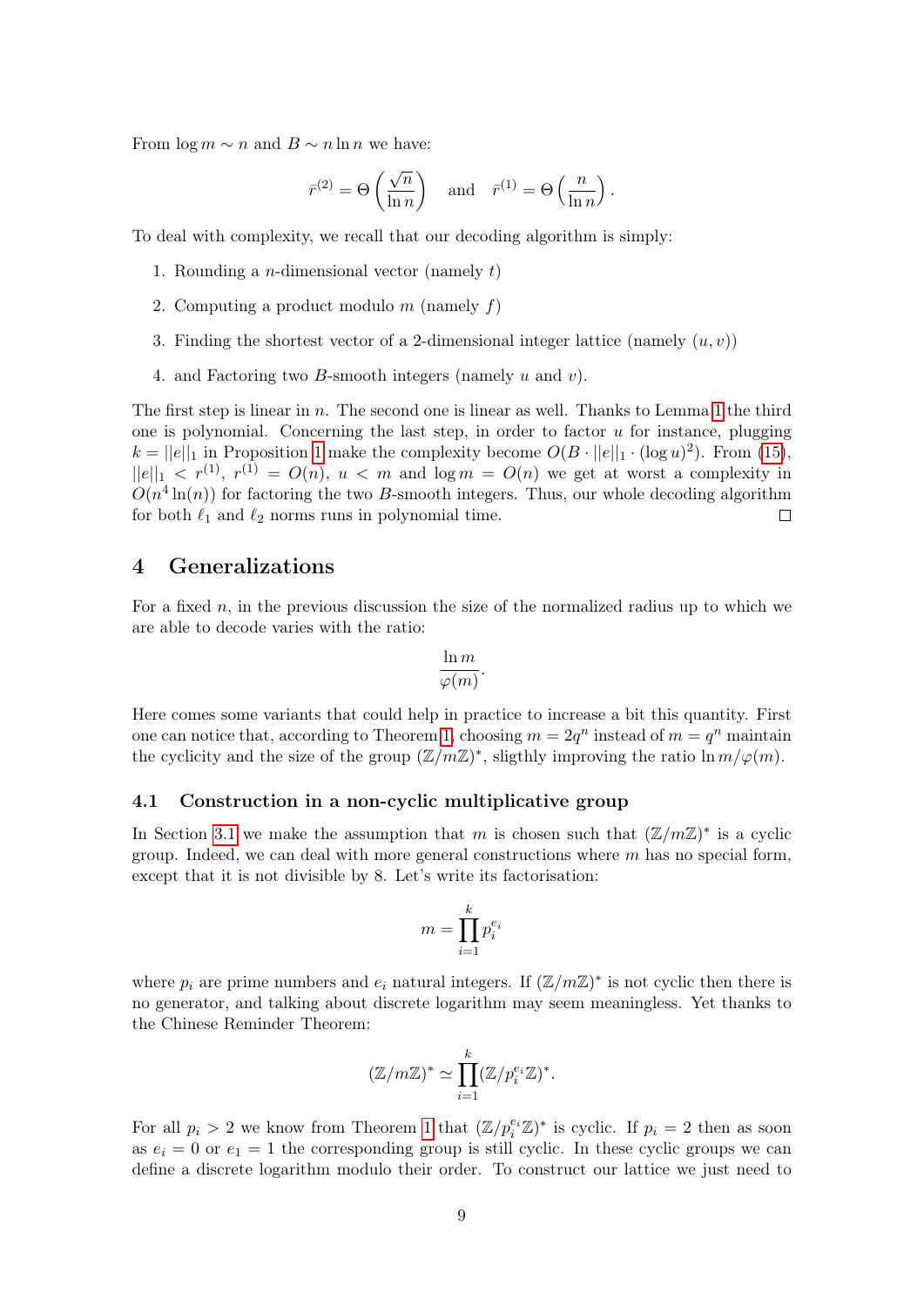define the discrete logarithm of en element in  $(\mathbb{Z}/m\mathbb{Z})^*$  as a k-dimensional vector where its coordinates are the discrete logarithms of its image in each cyclic group. Namely, the function log is here defined as a morphism:

$$
\log: (\mathbb{Z}/m\mathbb{Z})^* \mapsto \bigoplus_{i=1}^k (\mathbb{Z}/\varphi(p_i^{e_i})\mathbb{Z}).
$$

To put it in a nutshell, our construction works as soon as  $m$  is not divisible by 8. This permits to increase a bit the previous ratio: indeed, for two integers  $m$  of the same order of magnitude,  $\varphi(m)$  decreases as m gets more and more smooth.

### 4.2 Adapting the construction to Finite Fields

We have described a construction based on the multiplicative group  $(\mathbb{Z}/m\mathbb{Z})^{\times}$ , but the original construction of Chorr and Rivest was working over the multiplicative group of a finite field extension  $\mathbb{F}_{n^d}^{\times}$ .

The drawback is that while the decoding algorithm remains polynomial time, the explicit construction of the lattice (computation of discrete logarithm) is not polynomial time anymore; though it can heuristically be made quasi-polynomial time [\[BGJT14\]](#page-9-4). This drawback can be cicumvented by resorting to product of finite fields, as recently done in the cryptosystem of Li et al. [\[LLXY17\]](#page-10-12).

Nevertheless, asymptotically we were not able to decode better radii with such constructions.

# Acknowledgment

We would like to thank Cong Ling, Dan Shepherd and Chaoping Xing for their interesting discussions and precious comments about this work.

# References

- <span id="page-9-0"></span>[Ajt06] Miklós Ajtai. Generating random lattices according to the invariant distribution. Draft of March 2006, 2006.
- <span id="page-9-4"></span>[BGJT14] Razvan Barbulescu, Pierrick Gaudry, Antoine Joux, and Emmanuel Thomé. A heuristic quasi-polynomial algorithm for discrete logarithm in finite fields of small characteristic. In Advances in Cryptology - EUROCRYPT 2014 - 33rd Annual International Conference on the Theory and Applications of Cryptographic Techniques, Copenhagen, Denmark, May 11-15, 2014. Proceedings, pages 1–16, 2014.
- <span id="page-9-3"></span>[CR88] Benny Chor and Ronald L. Rivest. A knapsack-type public key cryptosystem based on arithmetic in finite fields. IEEE Trans. Information Theory, 34(5):901–909, 1988.
- <span id="page-9-2"></span>[CS13] John Horton Conway and Neil James Alexander Sloane. Sphere packings, lattices and groups, volume 290. Springer Science & Business Media, 2013.
- <span id="page-9-1"></span>[Elk94] Noam D Elkies. Mordell-Weil lattices in characteristic 2: I. construction and first properties. International Mathematics Research Notices, 1994(8):343–361, 1994.